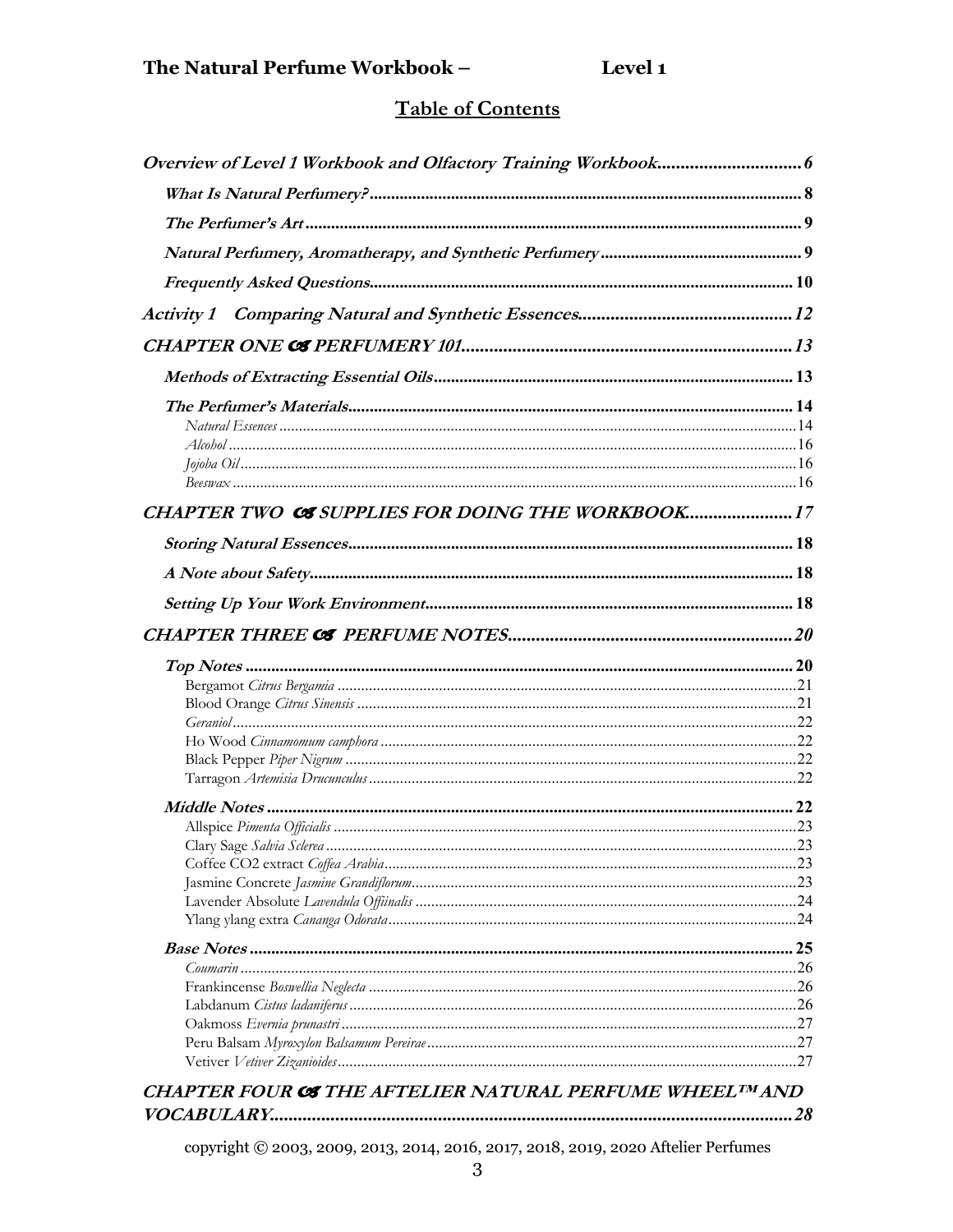## **The Natural Perfume Workbook – Level 1**

|            | CHAPTER FIVE CS DURATION -- TOP, BODY AND DRYOUT NOTES 88                          |  |
|------------|------------------------------------------------------------------------------------|--|
|            |                                                                                    |  |
|            |                                                                                    |  |
|            |                                                                                    |  |
| Blend 1    |                                                                                    |  |
| Blend 2    |                                                                                    |  |
| Blend 3    |                                                                                    |  |
|            |                                                                                    |  |
|            |                                                                                    |  |
| Blend 5    |                                                                                    |  |
| Blend 6    |                                                                                    |  |
| Activity 6 |                                                                                    |  |
| Blend 7    |                                                                                    |  |
| Blend 8    |                                                                                    |  |
|            |                                                                                    |  |
|            |                                                                                    |  |
|            |                                                                                    |  |
| Blend 10   |                                                                                    |  |
| Blend 11   |                                                                                    |  |
| Blend 12   |                                                                                    |  |
|            |                                                                                    |  |
| Blend 13   |                                                                                    |  |
| Blend 14   |                                                                                    |  |
| Blend 15   |                                                                                    |  |
| Blend 16   |                                                                                    |  |
| Blend 17   |                                                                                    |  |
|            |                                                                                    |  |
|            |                                                                                    |  |
|            |                                                                                    |  |
|            | <b>CHAPTER NINE CS PROBLEMS IN PERFUME STRUCTURE 143</b>                           |  |
|            |                                                                                    |  |
|            | copyright © 2003, 2009, 2013, 2014, 2016, 2017, 2018, 2019, 2020 Aftelier Perfumes |  |